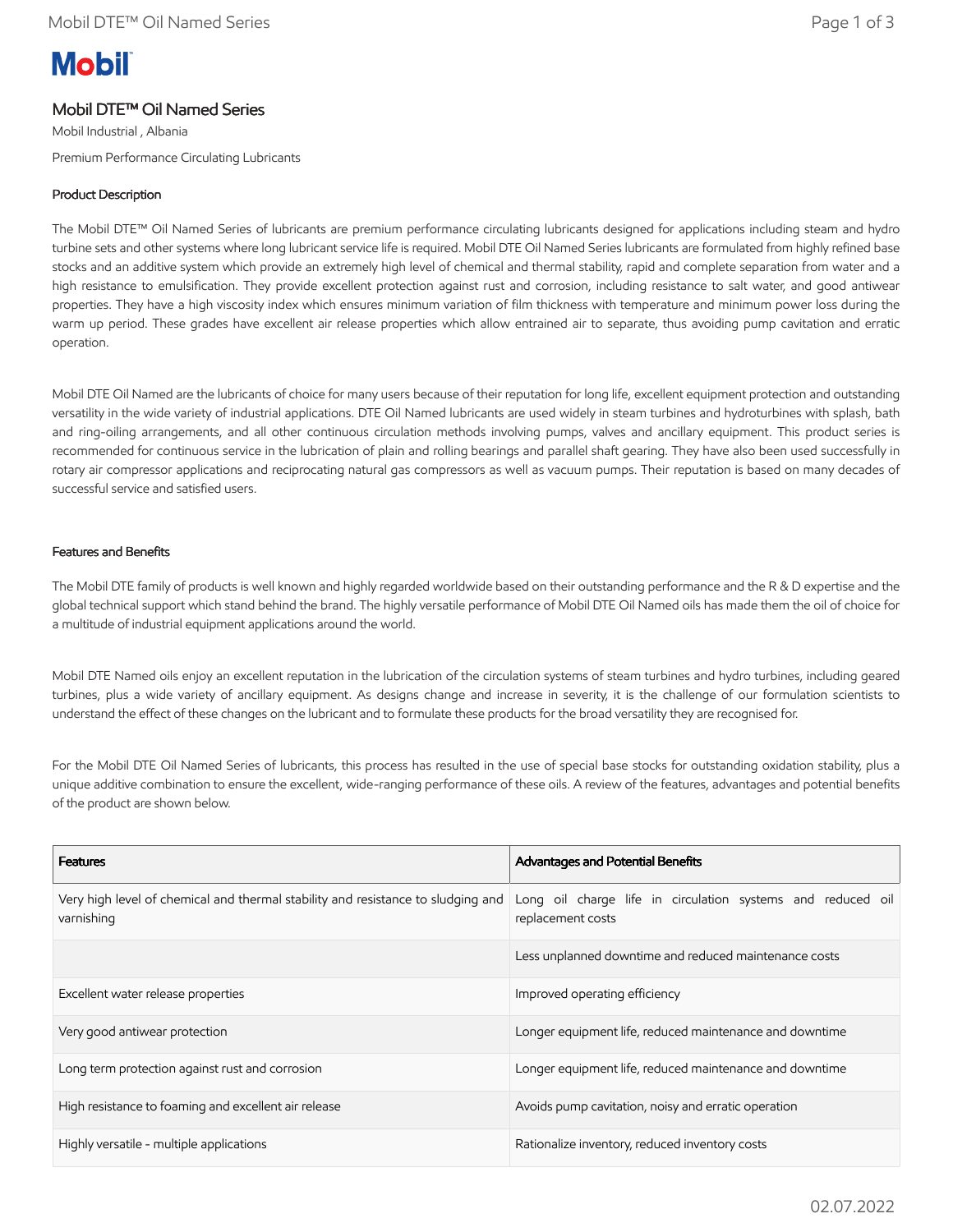## Applications

The Mobil DTE Oil Named Series of lubricants are premium performance circulating lubricants designed for applications where long lubricant service life is required. Specific applications include:

 • Land-based and marine steam turbine, hydro turbine and some gas turbine circulation systems, including pumps, valves and other ancillary equipment

- Continuous service in plain and roller bearings and parallel shaft gearing
- Turbines with oil supplied by splash, bath, ring oiling or other mechanical means
- Moderate severity hydraulic pumps
- Compressors and vacuum pumps handling air, natural gas, and inert gases, and with discharge temperatures not exceeding 150C

## Specifications and Approvals

| This product has the following approvals: | <b>MOBIL DTE LIGHT</b> | <b>MOBIL DTE MEDIUM</b> | <b>MOBIL DTE HEAVY MEDIUM</b> | <b>MOBIL DTE HEAVY</b> |
|-------------------------------------------|------------------------|-------------------------|-------------------------------|------------------------|
| ABB TURBO HZTL 90572                      |                        |                         |                               |                        |
| ABB TURBO HZTL 90617                      |                        |                         |                               |                        |

| This product is recommended for use in applications   MOBIL<br>requiring: | <b>LIGHT</b> | DTE   MOBIL<br>DTE<br><b>MEDIUM</b> | <b>MOBIL</b><br>DTE<br><b>MEDIUM</b> | DTE<br><b>HEAVY   MOBIL</b><br><b>HEAVY</b> |
|---------------------------------------------------------------------------|--------------|-------------------------------------|--------------------------------------|---------------------------------------------|
| <b>GE GEK 27070</b>                                                       | Х            |                                     |                                      |                                             |
| <b>GE GEK 28143A</b>                                                      | X            |                                     |                                      |                                             |
| <b>GE GEK 46506D</b>                                                      | Х            |                                     |                                      |                                             |

| This product meets or exceeds the requirements of: | <b>MOBIL DTE LIGHT</b> | <b>MOBIL DTE MEDIUM</b> | <b>MOBIL DTE HEAVY MEDIUM</b> | <b>MOBIL DTE HEAVY</b> |
|----------------------------------------------------|------------------------|-------------------------|-------------------------------|------------------------|
| DIN 51515-1:2010-02                                | X                      | X                       | X                             | Х                      |
| DIN 51524-1:2006-09                                | X                      |                         |                               |                        |
| GE Power GEK120498                                 | X                      |                         |                               |                        |
| JIS K-2213 Type 2                                  | ⋏                      |                         | ∧                             |                        |

### Properties and Specifications

| Property                                              | DTE<br><b>MOBIL</b><br><b>LIGHT</b> | <b>MOBIL</b><br>DTE  <br><b>MEDIUM</b> | DTE<br><b>MOBIL</b><br><b>HEAVY</b><br><b>MEDIUM</b> | DTE<br><b>MOBIL</b><br><b>HEAVY</b> |
|-------------------------------------------------------|-------------------------------------|----------------------------------------|------------------------------------------------------|-------------------------------------|
| Grade                                                 | <b>ISO 32</b>                       | <b>ISO 46</b>                          | <b>ISO 68</b>                                        | <b>ISO 100</b>                      |
| Air Release Time, 50 C, min, ASTM D3427               |                                     |                                        | 4                                                    | 8                                   |
| Copper Strip Corrosion, 3 h, 100 C, Rating, ASTM D130 | 1B                                  | 1B                                     | 1Β                                                   | 1B                                  |